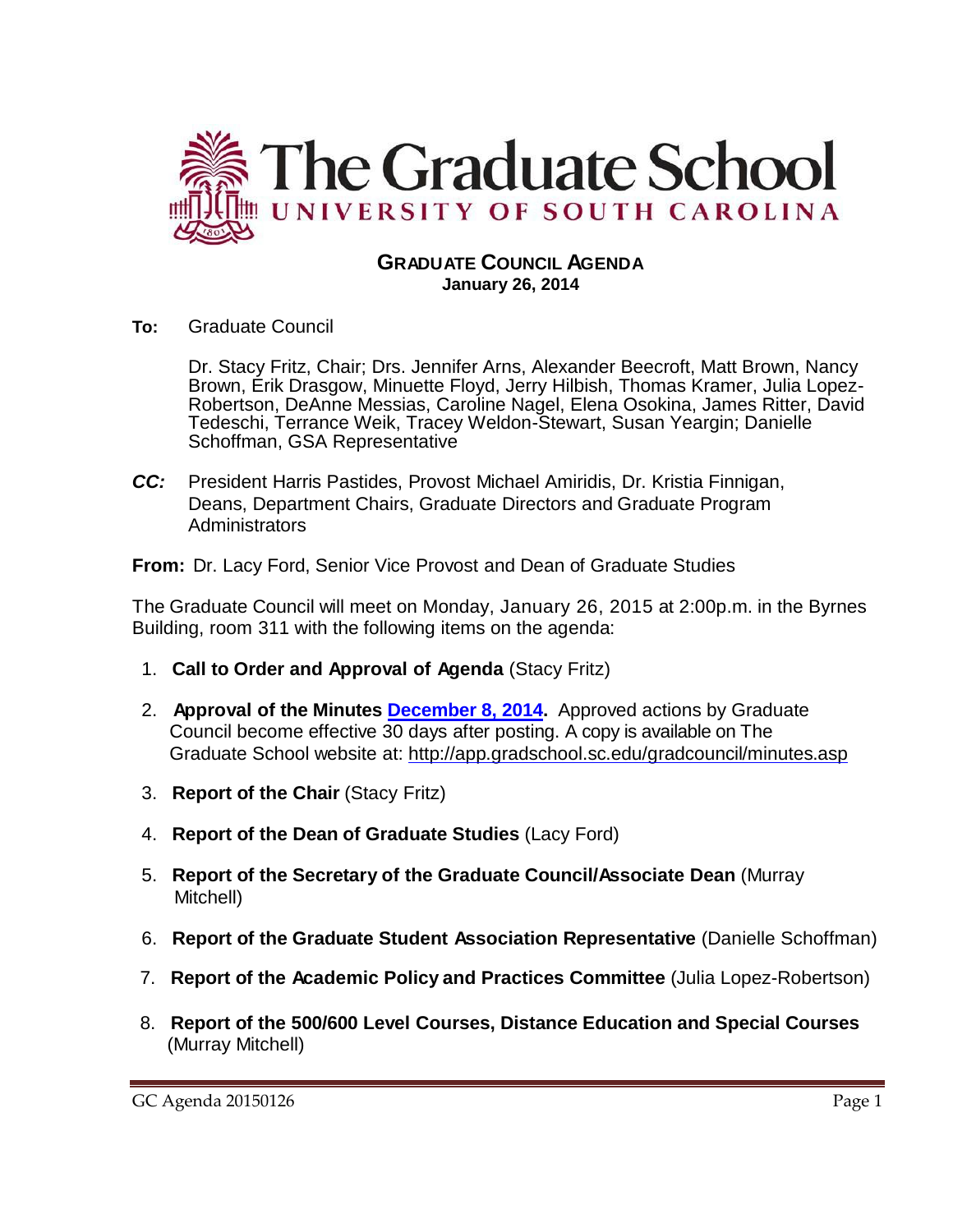New Course Proposal & Distributed Education Delivery

**[EMCH 567 Bio-Nano/Micro-ElectroMechanical Systems \(BioNEMS/MEMS\)](http://gradschool.sc.edu/facstaff/gradcouncil/2014/EMCH%20567%20DED-NCP%20BioNano_Redacted3.pdf)**

Nano/Microfabrication for nano/microstructures, photolithography, self-assembly, etching techniques, physical and chemical vapor deposition, surface and bulk micromachining, MEMS integration and packaging; applications in Biomedical Engineering: microactuators, biomicrosensors, and biomedical devices. [Prerequisites: CHEM112/L, PHYS 212]

[Effective: Fall 2015]

New Course Proposal

### **[POLI 591 Special Topics in Political Science \(3\)](http://gradschool.sc.edu/facstaff/gradcouncil/2014/POLI%20591%20NCP_Redacted.pdf)**

Intensive study of special topics in Political Science. May be repeated as content varies by title. This course serves an important departmental need to provide masters students as well as advanced undergraduates with suitable 500-level topics courses.

[Effective: Fall 2015]

Distributed Education Delivery

### **[SMED 729 Special Topics in Science for Teachers \(1-3\)](http://gradschool.sc.edu/facstaff/gradcouncil/2014/SMED%20729%20DED.pdf)**

Offered as a contract professional development course for teachers in a face-toface format. Drs. Yow, Lotter, Ely have received a National Science Foundation's grant to provide professional development contract courses to rural teachers in areas outside the Columbia area.

Class will be organized into 9 modules, spread over 9 weeks. Each module will take approximately 12 hours to complete.

[Effective: Spring 2015]

# Distributed Education Delivery

# **SMED 769 Special Topics [in Mathematics for Teachers \(1-3\)](http://gradschool.sc.edu/facstaff/gradcouncil/2014/SMED%20769%20DED.pdf)**

Offered as a contract professional development course for teachers in a face-toface format. Drs. Yow, Lotter, Ely have received a National Science Foundation's grant to provide professional development contract courses to rural teachers in areas outside the Columbia area.

Class will be organized into 9 modules, spread over 9 weeks. Each module will take approximately 12 hours to complete. [Effective: Spring 2015]

# 9. **Associate Graduate Faculty Nominations** (Murray Mitchell)

Name: None Program: Term: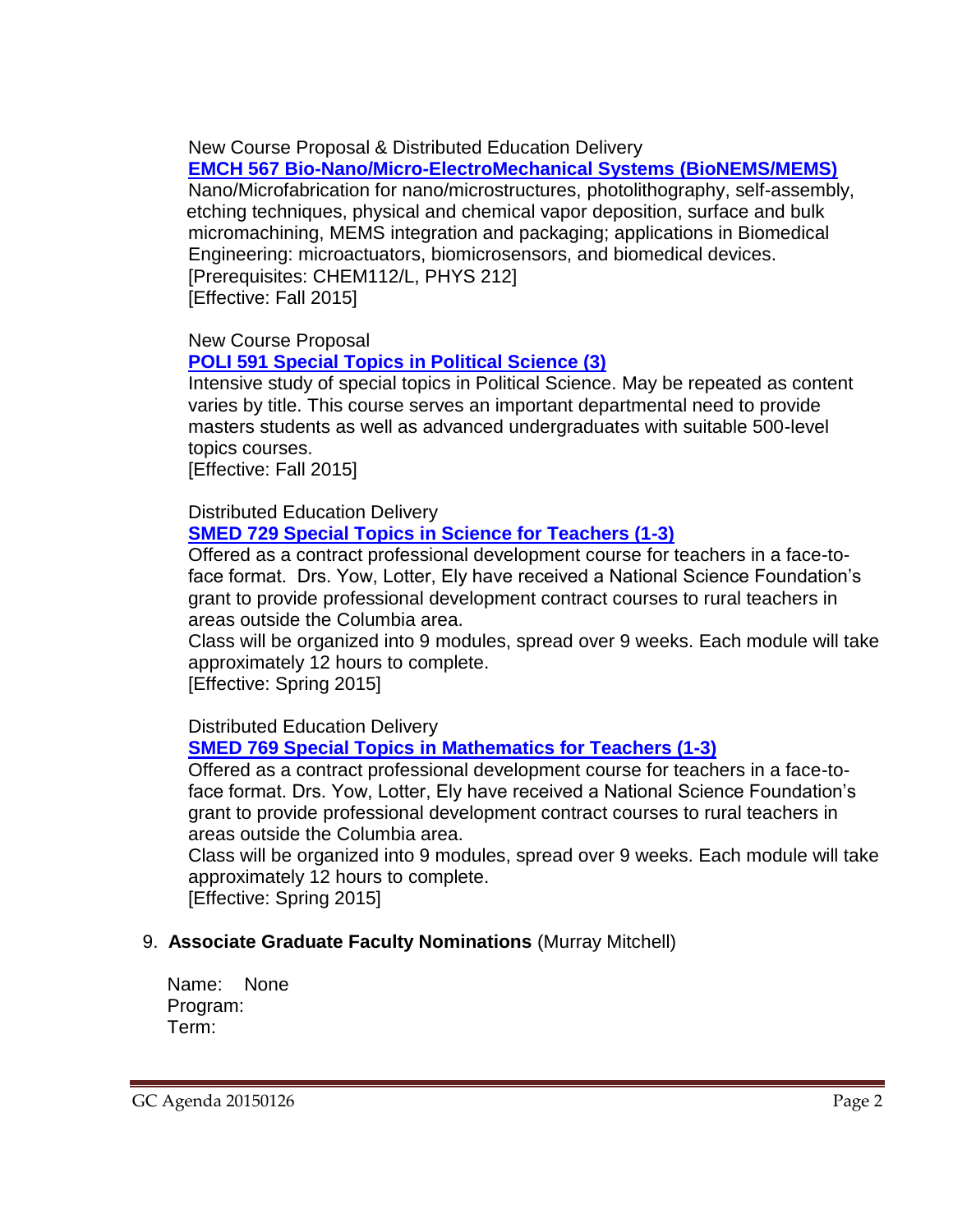- 10. **Fellowships and Scholarships Committee** (Caroline Nagel)
- 11. **Report of Science, Math, and Related Professional Programs Committee** (DeAnne Messias)

Academic Program Actions and Bulletin Change **[Information Assurance and Security Certificate \(18\)](http://gradschool.sc.edu/facstaff/gradcouncil/2014/Computer%20Science%20Info%20Assurance%20APA_Redacted.pdf)** Current: Certificate Requirements (18 Hours) Proposed: Certificate Requirements (12 Hours) The graduate certificate program in information assurance and security requirements 12 hours of graduate study at least half of which must be courses at the 700 level or above with the CSCE designator, completed within a period of six years before the award of the certificate. The 12 hours must include two core courses: CSCE 522 – Information Security Principles, CSCE 715 – Network Systems Security [Effective: Spring 2015]

Course Change Proposal **[GEOL 800 Seminar General Geology \(1-3\)](http://gradschool.sc.edu/facstaff/gradcouncil/2014/GEOL%20800%20Redacted.pdf)** Current: 1-3 credit hours Proposal: 0-1 credit hours Required of all graduate students. Note: Pass-fail grading [Effective: Fall 2016]

12. **Report of the Humanities, Social Sciences, Education, and Related Professional Programs Committee** (Matt Brown)

New Course Proposal

**[FILM 710 Advanced Special Topics in Film and Media Studies \(3\)](http://gradschool.sc.edu/facstaff/gradcouncil/2014/FILM%20710%20NCP_Redacted.pdf)** Advanced study of a specific topic in film and media studies. May be repeated as content varies by title.

The addition of a graduate level Advanced Special Topics course in Film and Media Studies enables faculty in our program to participate in graduate education at USC. A course in our discipline will draw from graduate students in the humanities, primarily from our partner units (English, Media Arts, and Art History) but also potentially from History, Public History, and Library and Information Science. Faculty in Film and Media Studies have offered graduate courses in the past under ENGL and HIST designators. The addition of our own designator creates program visibility among graduate students and takes advantage of our faculty's expertise.

A Film and Media Studies graduate course designator will help us recruit graduate students with interest in film/media studies. It will also help recruit future faculty to USC who will be jointly appointed within the Film and Media Studies Program and